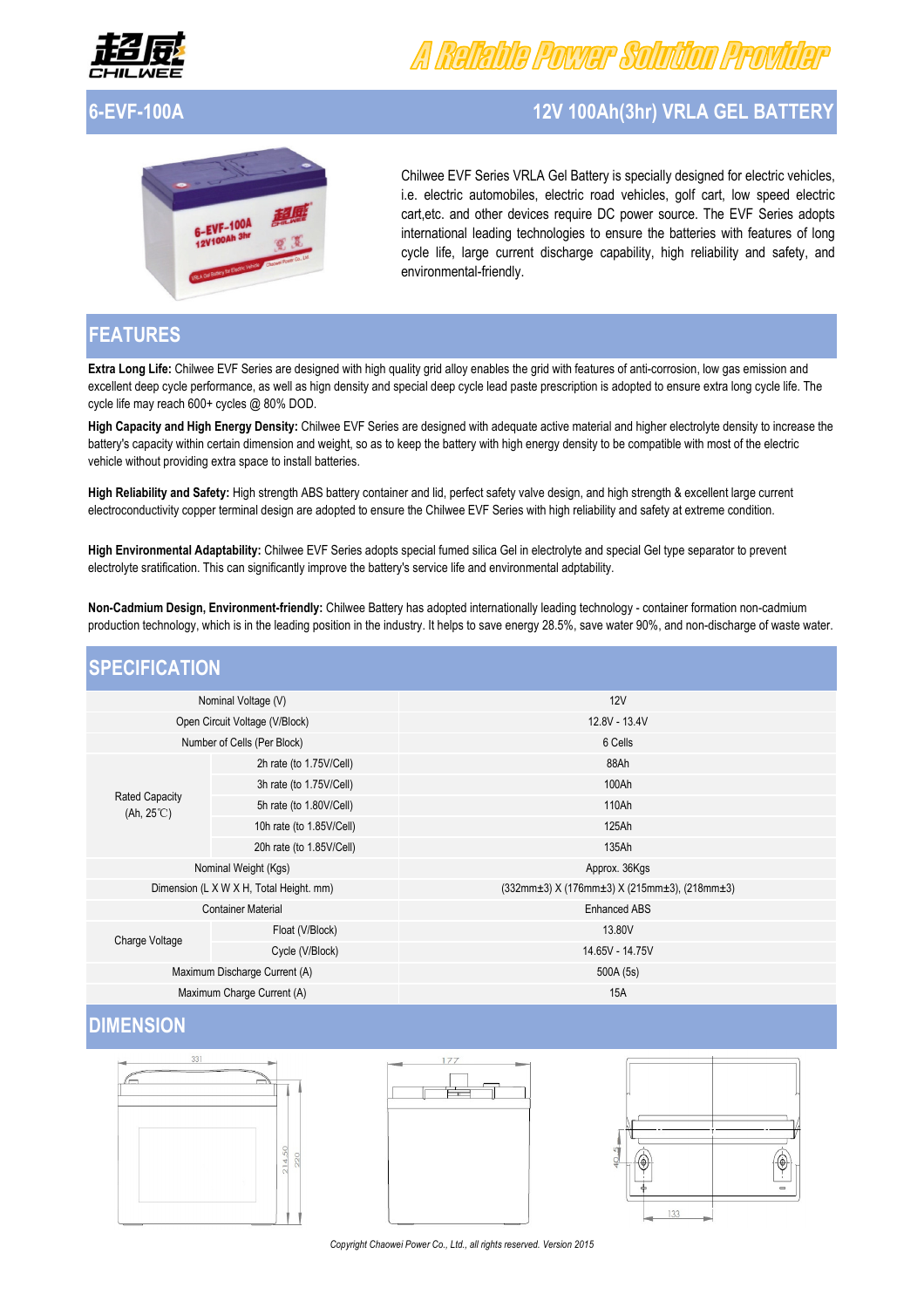

# A Rafabla Power Solution Provida

### **TECHNICAL CURVES**



Discharge Time (minutes)











### **CHARGE CURVE & METHOD**



#### **Charge Method**

**1. Pre-charge Stage:** When the battery is connected to the charger, the charger shall detect the voltage of the battery. For the battery's voltage at between V1-V2 or the battery pack is precharged at a current betweent I0-I1. When the battery's voltage reaches V2 or the charge time reaches S1, the charge enters into next stage. Parameters refer to Table 1, Appendix. **2. Constant Current Charge Stage:** Charge current is I2; When the charge voltage reaches V3 or the charge time reaches S2, the charge enters into next stage. Parameters refer to Table 2, Appendix.

**3. Constant Current Charge Stage:** Charge current is I3; When the maximum voltage reaches V4 or the charge time reaches S3, the charge enters into next stage.Parameters refer to Table 3, Appendix.

**4. Constant Voltage Limited Current Charge Stage:** The constant charge voltage is V4, limited current is I4.When the charge current drops to the lower limit value of I4 as Table 4 shown, or the charge time reaches S4, the charge enters into next stage. Parameters refer to Table 4, Appendix.

**5. Trickle Charge Stage:** When the charge time S2 is less than 3 hours, trickle charge is not activated. Otherwise the limited voltage is V5 the constant current is I5 or the charge time reaches S5,the charge enters into next stage.Parameters refer to Table 5, Appendix. **6. Float Charge Stage:** Constant voltage is V6, limited current is I6.The charger shall be cut off while the charge time is within 4 hours. Parameters refer to Table 6, Appendix.

**Detailed Charging Parameters please refer to "APPENDIX II: CHARGE PARAMETERS FOR EVF SERIES"**

*\* All the data and technical curves are for customer's reference only. This information is subject to change without any prior notice.* 

*For More Information, please contact:*

### **CHAOWEI POWER CO., LTD.**

No. 12 Zhizhou Ave., Zhicheng New Industrial Park, Changxing County, Zhejiang Province, China. 313100

Tel: +86 572 6200283 Fax: +86 572 6216632

Web: www.cnchaowei.com exercise www.cnchaowei.com Email: info@chaowei.biz